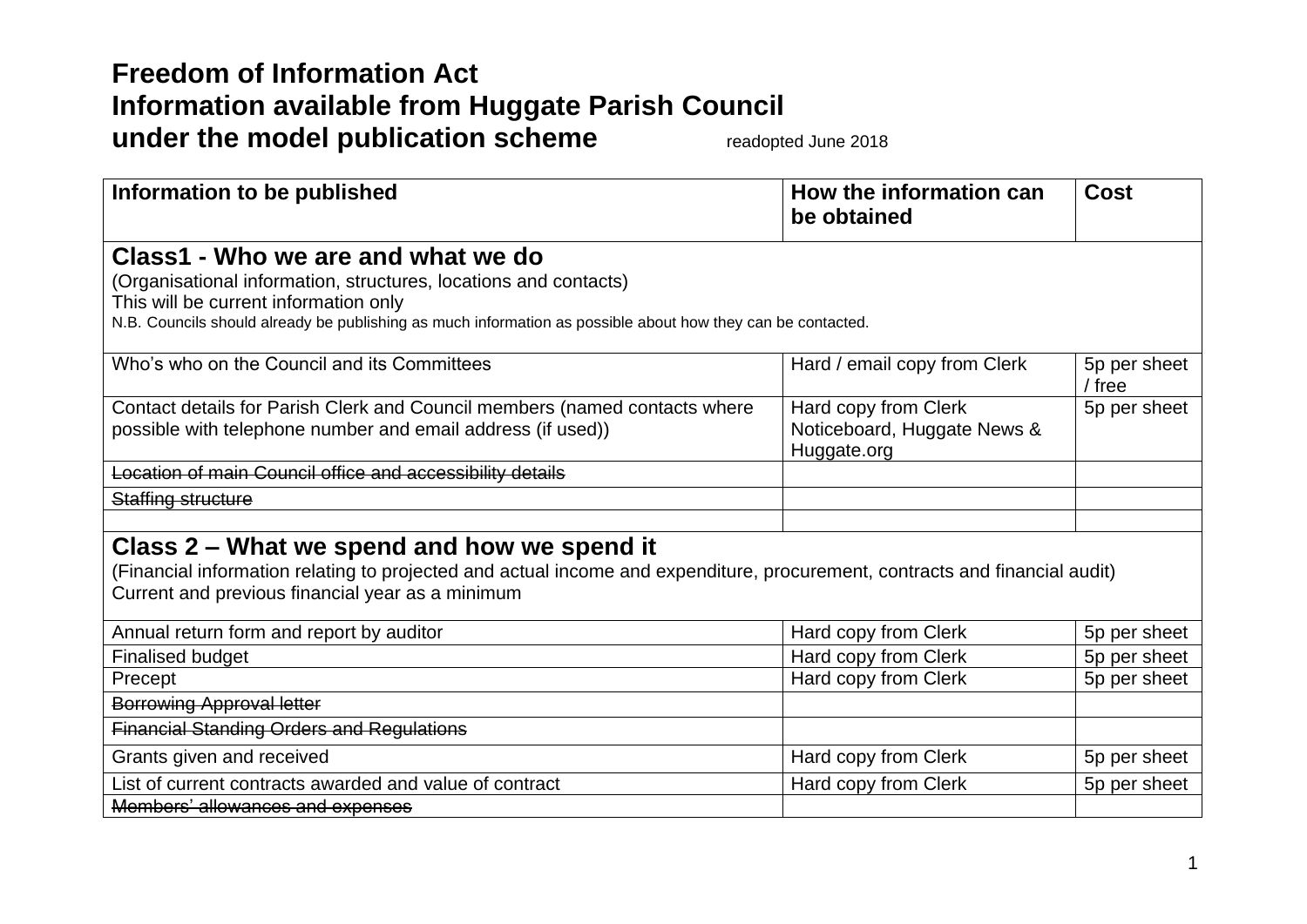| Class 3 – What our priorities are and how we are doing                                                                            |                                                       |                      |
|-----------------------------------------------------------------------------------------------------------------------------------|-------------------------------------------------------|----------------------|
| (Strategies and plans, performance indicators, audits, inspections and reviews)                                                   |                                                       |                      |
| Parish Plan (current and previous year as a minimum)                                                                              |                                                       |                      |
| Annual Report to Parish or Community Meeting (current and previous year as a                                                      | Hard copy from Clerk                                  | 5p per sheet         |
| minimum)                                                                                                                          |                                                       |                      |
| Quality status                                                                                                                    |                                                       |                      |
| Local charters drawn up in accordance with DCLG guidelines                                                                        |                                                       |                      |
| Class 4 – How we make decisions                                                                                                   |                                                       |                      |
| (Decision making processes and records of decisions)<br>Current and previous council year as a minimum                            |                                                       |                      |
|                                                                                                                                   |                                                       |                      |
| Timetable of meetings (Council, any committee/sub-committee meetings and                                                          | Hard copy from Clerk                                  | 5p per sheet         |
| parish meetings)                                                                                                                  | Noticeboard                                           | free                 |
| Agendas of meetings (as above)                                                                                                    | Hard copy from Clerk                                  | 5p per sheet<br>free |
| Minutes of meetings (as above) - nb this will exclude information that is properly                                                | Current Agenda on noticeboard<br>Hard copy from Clerk | 5p per sheet         |
| regarded as private to the meeting.                                                                                               | Latest Minutes on noticeboard                         | free                 |
| Reports presented to council meetings - nb this will exclude information that is properly<br>regarded as private to the meeting.  |                                                       |                      |
| Responses to consultation papers                                                                                                  | Hard copy from Clerk                                  | 5p per sheet         |
| Responses to planning applications                                                                                                | Hard copy from Clerk                                  | 5p per sheet         |
| Bye-laws                                                                                                                          |                                                       |                      |
|                                                                                                                                   |                                                       |                      |
| Class 5 – Our policies and procedures                                                                                             |                                                       |                      |
| (Current written protocols, policies and procedures for delivering our services and responsibilities)<br>Current information only |                                                       |                      |
| Policies and procedures for the conduct of council business:                                                                      |                                                       |                      |
|                                                                                                                                   |                                                       |                      |
| Procedural standing orders                                                                                                        |                                                       |                      |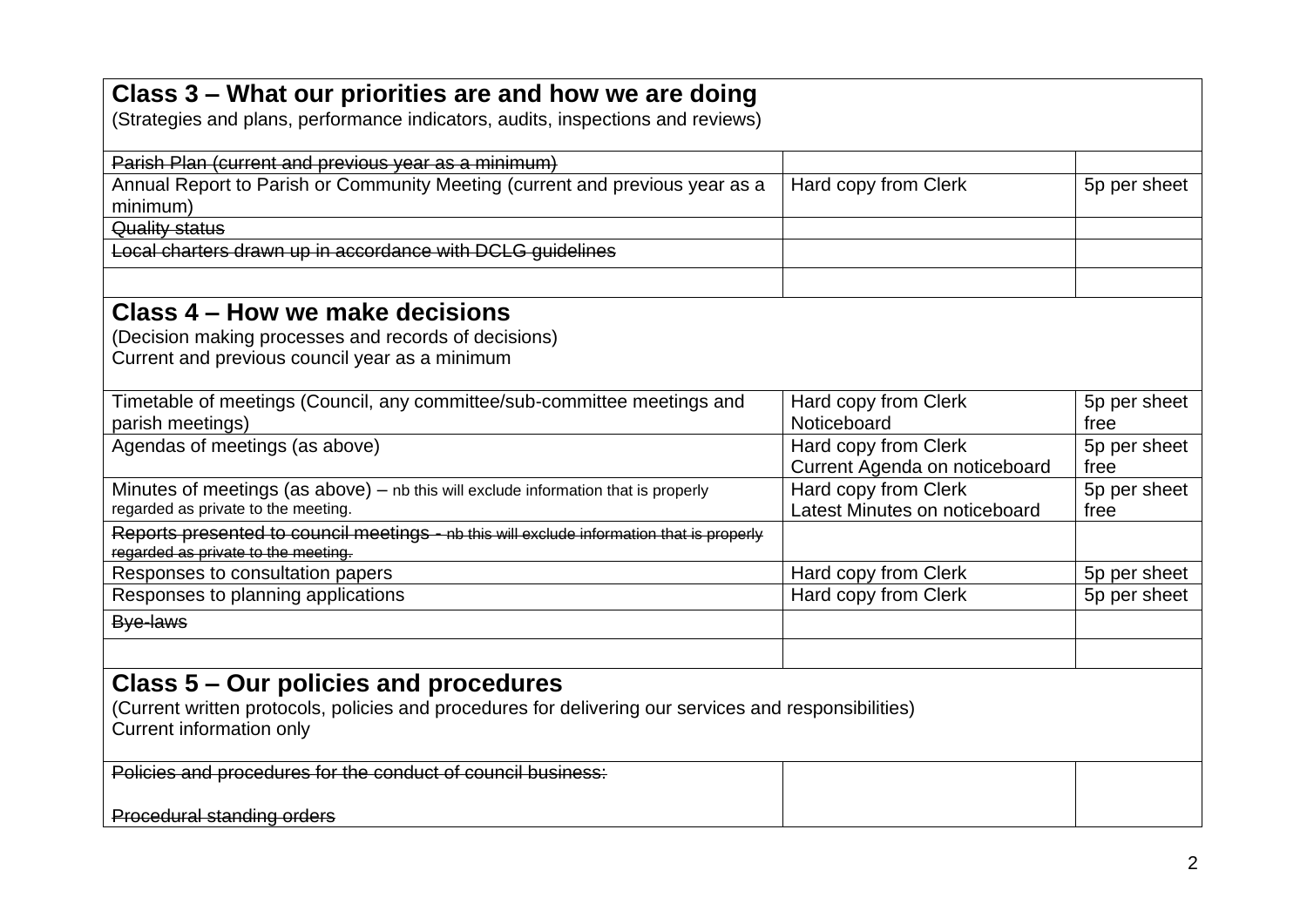| Committee and sub-committee terms of reference                                              |                      |              |
|---------------------------------------------------------------------------------------------|----------------------|--------------|
| Delegated authority in respect of officers                                                  |                      |              |
| <b>Code of Conduct</b>                                                                      |                      |              |
| <b>Policy statements</b>                                                                    |                      |              |
|                                                                                             |                      |              |
| Policies and procedures for the provision of services and about the employment              |                      |              |
| of staff:                                                                                   |                      |              |
|                                                                                             |                      |              |
| Internal policies relating to the delivery of services                                      |                      |              |
| Equality and diversity policy                                                               |                      |              |
| <b>Health and safety policy</b>                                                             |                      |              |
| Recruitment policies (including current vacancies)                                          |                      |              |
| Policies and procedures for handling requests for information                               | Hard copy from Clerk | 5p per sheet |
|                                                                                             | Noticeboard          | free         |
| Complaints procedures (including those covering requests for information and                |                      |              |
| operating the publication scheme)                                                           |                      |              |
|                                                                                             |                      |              |
| Information security policy                                                                 |                      |              |
| Records management policies (records retention, destruction and archive)                    |                      |              |
| Data protection policies                                                                    |                      |              |
| Schedule of charges (for the publication of information)                                    | Hard copy from Clerk | 5p per sheet |
|                                                                                             |                      |              |
| <b>Class 6 – Lists and Registers</b>                                                        |                      |              |
| Currently maintained lists and registers only                                               |                      |              |
| (hard copy or website; some information may only be available by inspection)                |                      |              |
| Any publicly available register or list (if any are held this should be publicised; in most |                      |              |
| circumstances existing access provisions will suffice)                                      |                      |              |
| <b>Assets Register</b>                                                                      |                      |              |
| Disclosure log (indicating the information that has been provided in response to requests;  |                      |              |
| recommended as good practice, but may not be held by parish councils)                       |                      |              |
| Register of members' interests                                                              | Hard copy from Clerk | 5p per sheet |
| Register of gifts and hospitality                                                           |                      |              |
|                                                                                             |                      |              |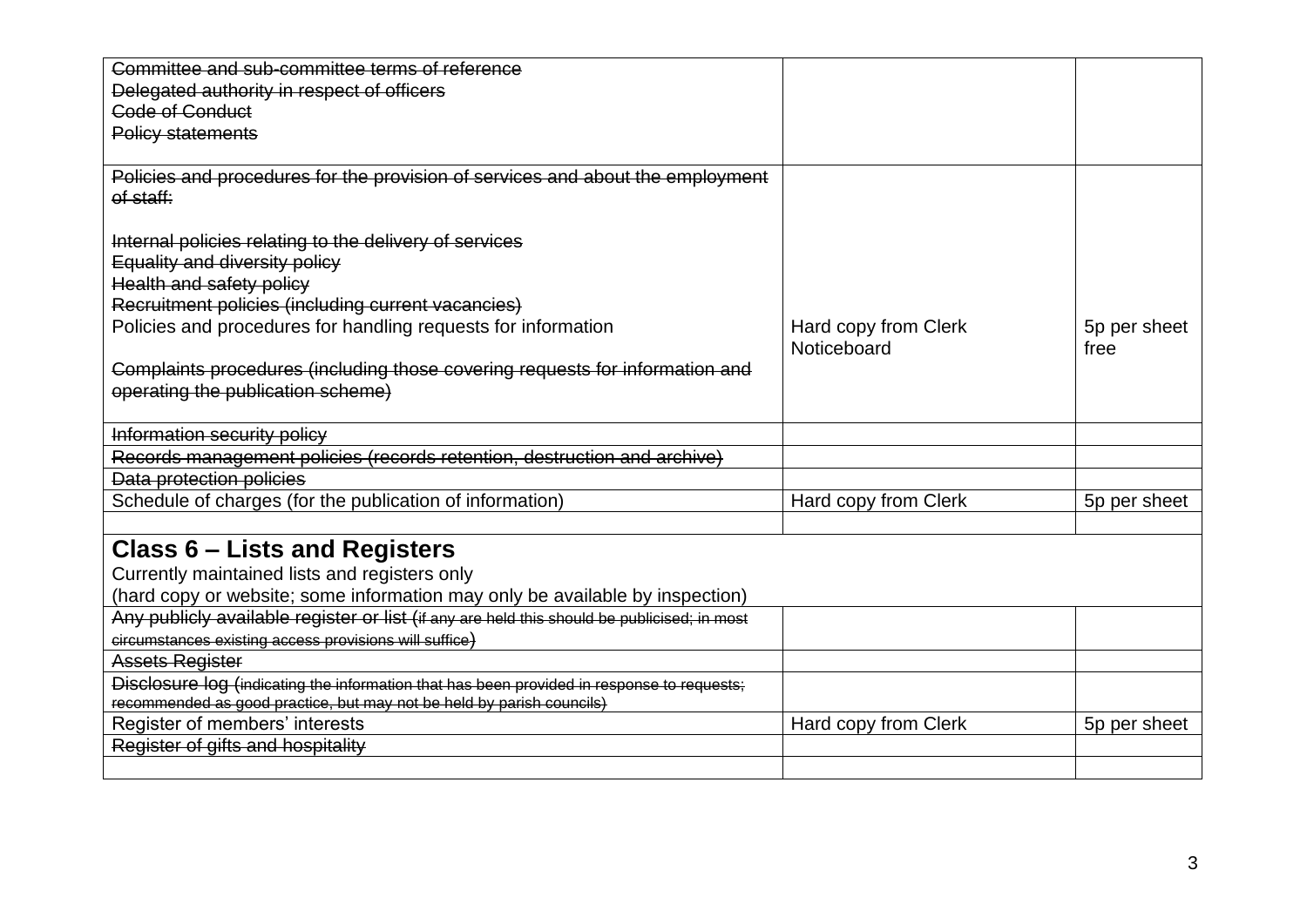| Class 7 – The services we offer                                                                                    |                                                  |              |
|--------------------------------------------------------------------------------------------------------------------|--------------------------------------------------|--------------|
| (Information about the services we offer, including leaflets, guidance and newsletters produced for the public and |                                                  |              |
| businesses)                                                                                                        |                                                  |              |
| Current information only                                                                                           |                                                  |              |
| (hard copy or website; some information may only be available by inspection)                                       |                                                  |              |
| <b>Allotments</b>                                                                                                  |                                                  |              |
| Burial grounds and closed churchyards                                                                              |                                                  |              |
| Community centres and village halls                                                                                |                                                  |              |
| Parks, playing fields and recreational facilities                                                                  | Hard copy of anyrelevant information from Clerk  | 5p per sheet |
| Seating, litter bins, memorials, salt bins                                                                         | Hard copy of any relevant information from Clerk | 5p per sheet |
| <b>Bus shelters</b>                                                                                                | Hard copy of any relevant information from Clerk | 5p per sheet |
| <b>Markets</b>                                                                                                     |                                                  |              |
| <b>Public conveniences</b>                                                                                         |                                                  |              |
| Agency agreements                                                                                                  |                                                  |              |
| A summary of services for which the council is entitled to recover a fee, together                                 |                                                  |              |
| with those fees (e.g. burial fees)                                                                                 |                                                  |              |
|                                                                                                                    |                                                  |              |
| <b>Additional Information</b>                                                                                      |                                                  |              |
| This will provide Councils with the opportunity to publish information that is not                                 |                                                  |              |
| itemised in the lists above                                                                                        |                                                  |              |

Contact details Clerk to the Council: Abby Popely, 25 Shipman Road, Market Weighton, York, YO43 3RA 07789865792

**Location of noticeboard**: Bus shelter